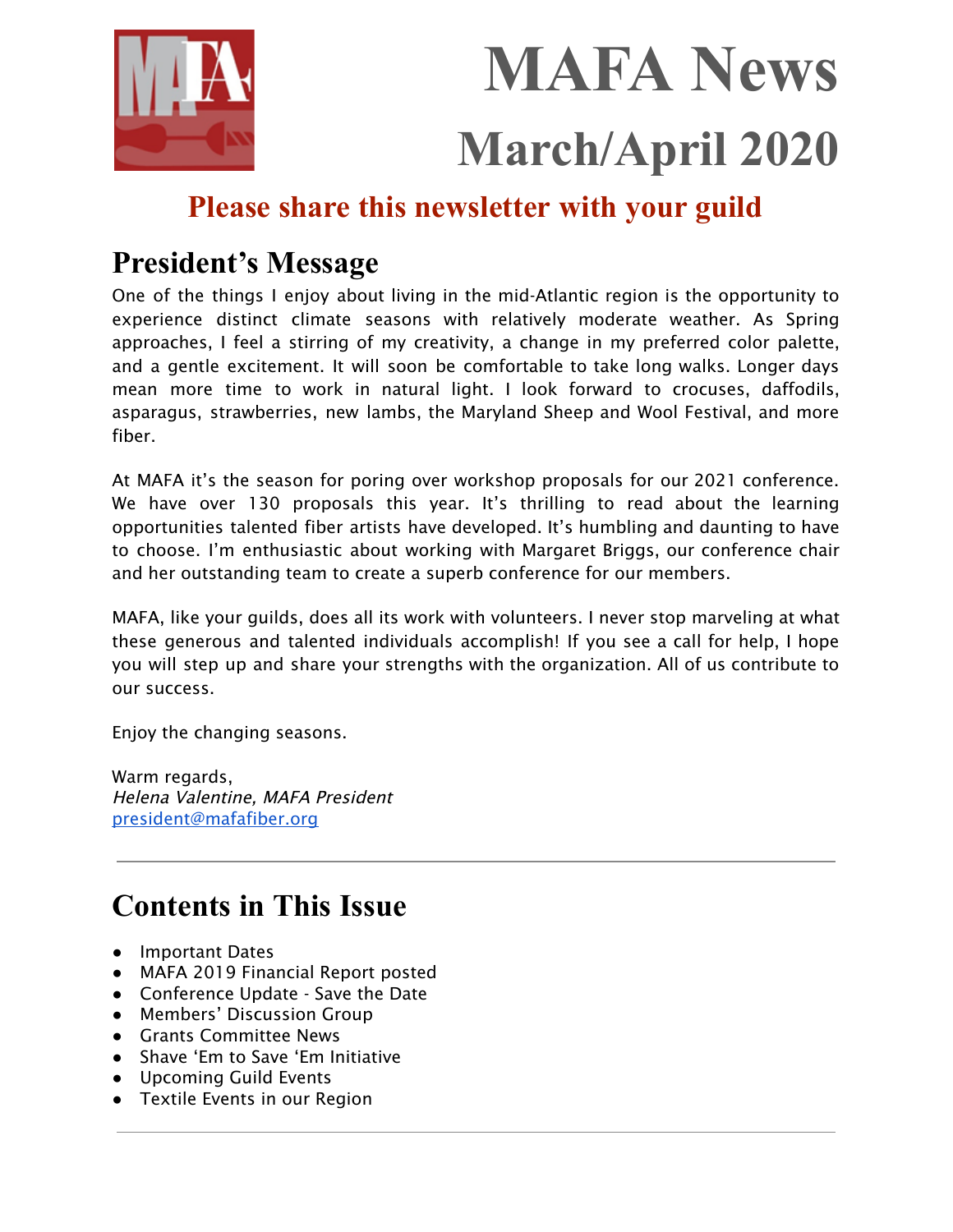# **Important Dates**

● May 2, 2020 - MAFA Reps' meeting at Maryland Sheep & Wool Festival. Location, time and agenda will be emailed to all Reps.

## **MAFA 2019 Financial Report Posted**

Our independent accountant's compilation is complete, and the compiled financial report is posted in the Reps' Corner on the website, here: [mafafiber.org/wp-content/uploads/Bylaws&OpsManual/2019-Compilation-Financial-Sta](https://mafafiber.org/wp-content/uploads/Bylaws&OpsManual/2019-Compilation-Financial-Statement-FINAL.pdf) [tement-FINAL.pdf](https://mafafiber.org/wp-content/uploads/Bylaws&OpsManual/2019-Compilation-Financial-Statement-FINAL.pdf).

Please review the report and if you have any questions, we will discuss them at the May 2, 2020 Reps' Meeting.

## **Conference 2021 - Updates**

### The MAFA 2021 Conference will be held June 24 - 27, 2021, at Millersville University, Millersville, PA

The Conference committee is busy reviewing workshop proposals. We received 130+ proposals from 82 instructors, 34 of whom are new to MAFA! We still need to go through the contract process, so expect us to start announcing the list of workshops in early-Summer 2020.

We also hope to offer mini-classes and demonstrations in the MarketPlace on Thursday afternoon and Saturday during the day. If you are interested in teaching a 30-90 minute mini-class, or presenting a fiber art demonstration, please email me at [conference@mafafiber.org,](mailto:conference@mafafiber.org) and stay tuned for an application form this Summer.

### Help Needed!

To get involved in planning the conference, email Margaret Briggs, 2021 Conference Chair at [conference@mafafiber.org](mailto:conference@mafafiber.org).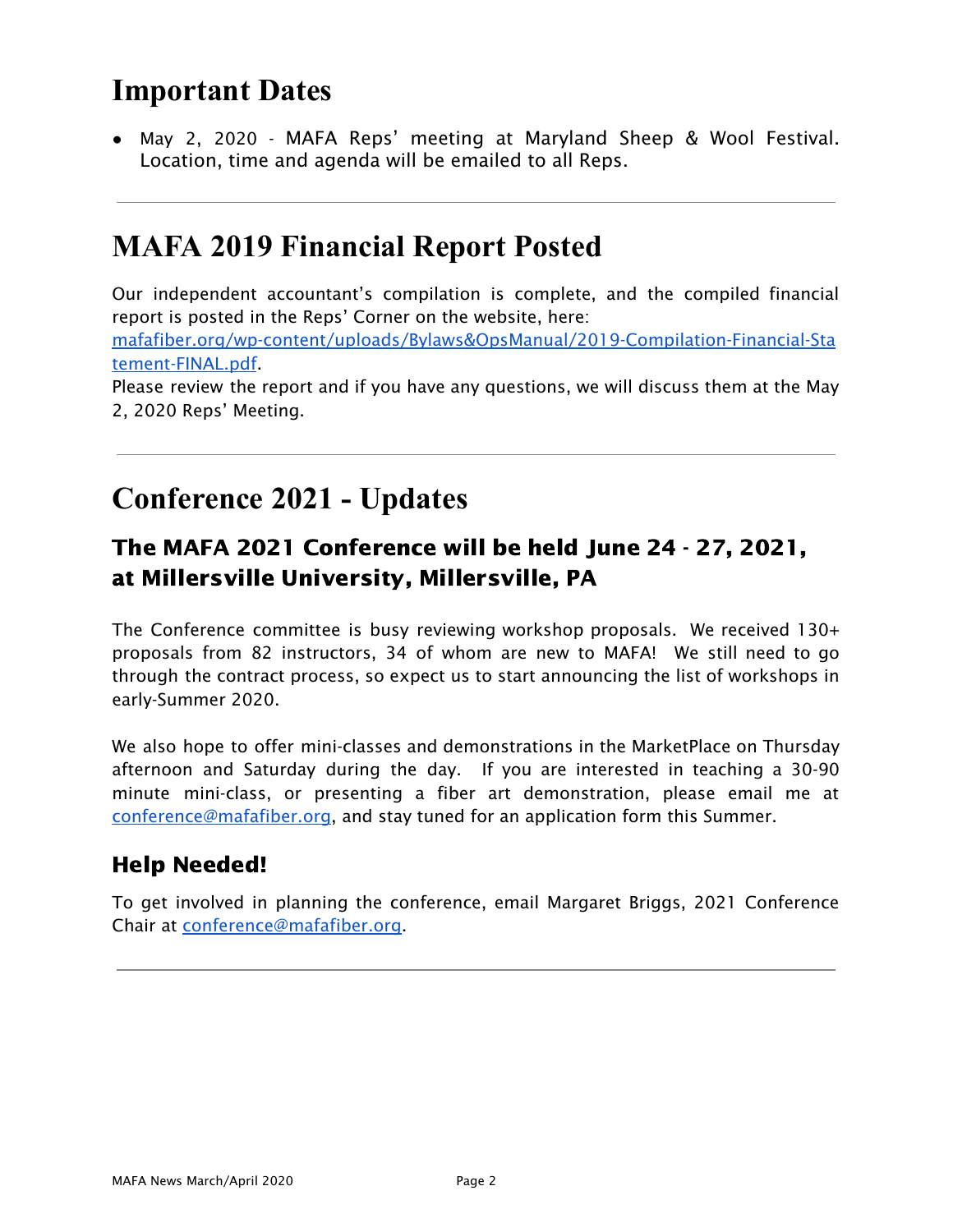# **MAFA Members' Discussion Group**

### Join the conversation about guild issues

We created a discussion group for our member guild reps and officers (particularly guild presidents and program chairs, but others are welcome too), as well as MAFA board members and chairs, here: [http://groups.io/g/mafareps.](http://groups.io/g/mafareps) We are starting to post a Question of the Month, and we hope you will join in the conversation. Our February topic is still active, and we invite you to share experiences and solutions to increasing your guild's inclusiveness and diversity. It's not just a matter of members "who don't look like me", but all guilds need to find a way to broaden membership to ensure a vibrant membership and future leaders for our guilds.

To join the discussion group, go to: <http://groups.io/g/mafareps>. Click on "Apply for Membership in this Group", or email for an invite.

If you need any assistance joining the group, or to request an invite, email [membership@mafafiber.org.](mailto:membership@mafafiber.org)

### **Grants Committee News**

### Focus on Conference Fellowships

New [reports](https://mafafiber.org/grants/fellowships/fellowship-awards/) from 2019 Conference Fellows are here. The 2019 Fellows each receive an award of \$300 after completing their post-conference projects.

- Mary Ann [Buckley](https://mafafiber.org/wp-content/uploads/2019/12/Grants/FellowshipReports/2019_Buckley.pdf), Central VA FiberArts Guild
- Natalie [Drummond,](https://mafafiber.org/wp-content/uploads/2019/12/Grants/FellowshipReports/2019_Drummond.pdf) Fredericksburg (VA) Spinners and Weavers Guild
- Tina [Mickley](https://mafafiber.org/wp-content/uploads/2020/01/Grants/FellowshipReports/2019_Mickley.pdf), Central PA Guild of Handweavers

You can also read a followup report from 2017 Conference Fellow Kathleen Czarnecki, from the Jan/Feb 2020 [newsletter](https://mafafiber.org/wp-content/uploads/Reps-News/MAFA-News-2020-01-02.pdf). Kathleen's original report is [here](https://mafafiber.org/wp-content/uploads/2019/01/Grants/FellowshipReports/2017_czarnecki.pdf).

Interested in becoming a [Conference](https://mafafiber.org/grants/fellowships/) Fellow? Look for more information and application instructions in time for 2021 conference registration. As you think about a fellowship project, please coordinate with your guild's program planners early in the process.

Note to Program Planners. Conference Fellowships are awarded in early spring of the conference year. Each Fellow applies to attend a specific workshop and then distill that experience into one or more guild presentations, classes/workshops or public demonstrations. If your guild schedule is set well in advance, please consider leaving space for a 2021 Conference Fellow.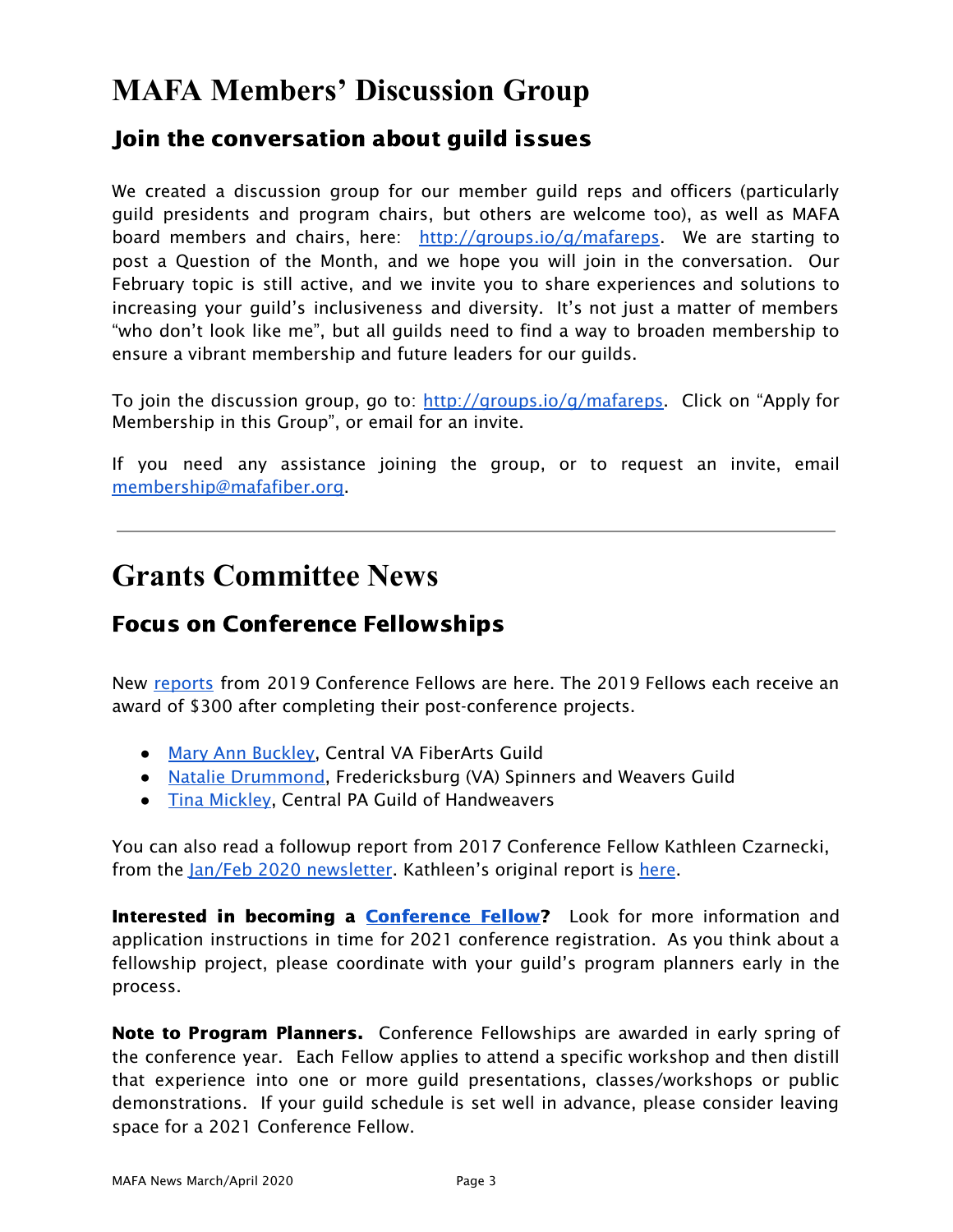### New Grant Awards

MAFA recently awarded grants to the following organizations:

- Blue Ridge Fiber Fest (NC), Resurgence of Fiber Arts in Southern Appalachia. \$1,500
- Frances Irwin Handweavers (NJ), *Linen: The Journey from Seed to Cloth*. \$3,500
- Weaver's Guild of Buffalo (NY), Public Education of Fiber Crafts. \$850.00

### Interested in a 2021 Grant? Here's where to start:

- Read the detailed quidelines and reporting requirements on the MAFA [Grants](https://mafafiber.org/grants/guild-grants/)
- [page.](https://mafafiber.org/grants/guild-grants/)
- Read the [reports](https://mafafiber.org/grants/guild-grants/grant-awards/) of successful grant projects. The reports include advice for future applicants planning similar projects.
- Download the latest versions of the grants [brochure](https://mafafiber.org/wp-content/uploads/Grants/Grants-Brochure_0619.pdf) and [application](https://mafafiber.org/wp-content/uploads/2019/08/Forms/MAFA-GRANT-APPLICATION-Preview.pdf) preview. The online application form (required) will be **available Sept. 1st** and is due no later than November 1st.

Questions? Contact [grants@mafafiber.org.](mailto:grants@mafafiber.org)

### Want to get involved?

Volunteers from throughout the MAFA region are appointed for two-year terms. Conference attendance is not required. Questions? Contact [grants@mafafiber.org](mailto:grants@mafafiber.org).

### **Shave 'Em to Save 'Em Initiative**

Have you heard about the great initiative through the Livestock Conservancy called "Shave 'Em to Save 'Em? It's a program designed to recognize fiber artists for using wool on their Conservation Priority List and therefore make it more profitable to raise heritage sheep and connect breeders of heritage sheep with customers.

Here are some details from their website but please check out <https://livestockconservancy.org/> for more information.

The Livestock Conservancy has long said that the way to save endangered breeds of livestock is to give them a job. In the case of wool sheep, we need to start using their wool again. Because of marketing challenges, some shepherds discard or compost the wool after their annual shearing rather than cleaning it and selling it. In addition to encouraging fiber artists to try using rare wools, the program also educates shepherds about how to prepare their wool for sale and how to reach customers and fiber artists, thereby making it more profitable to raise heritage breeds.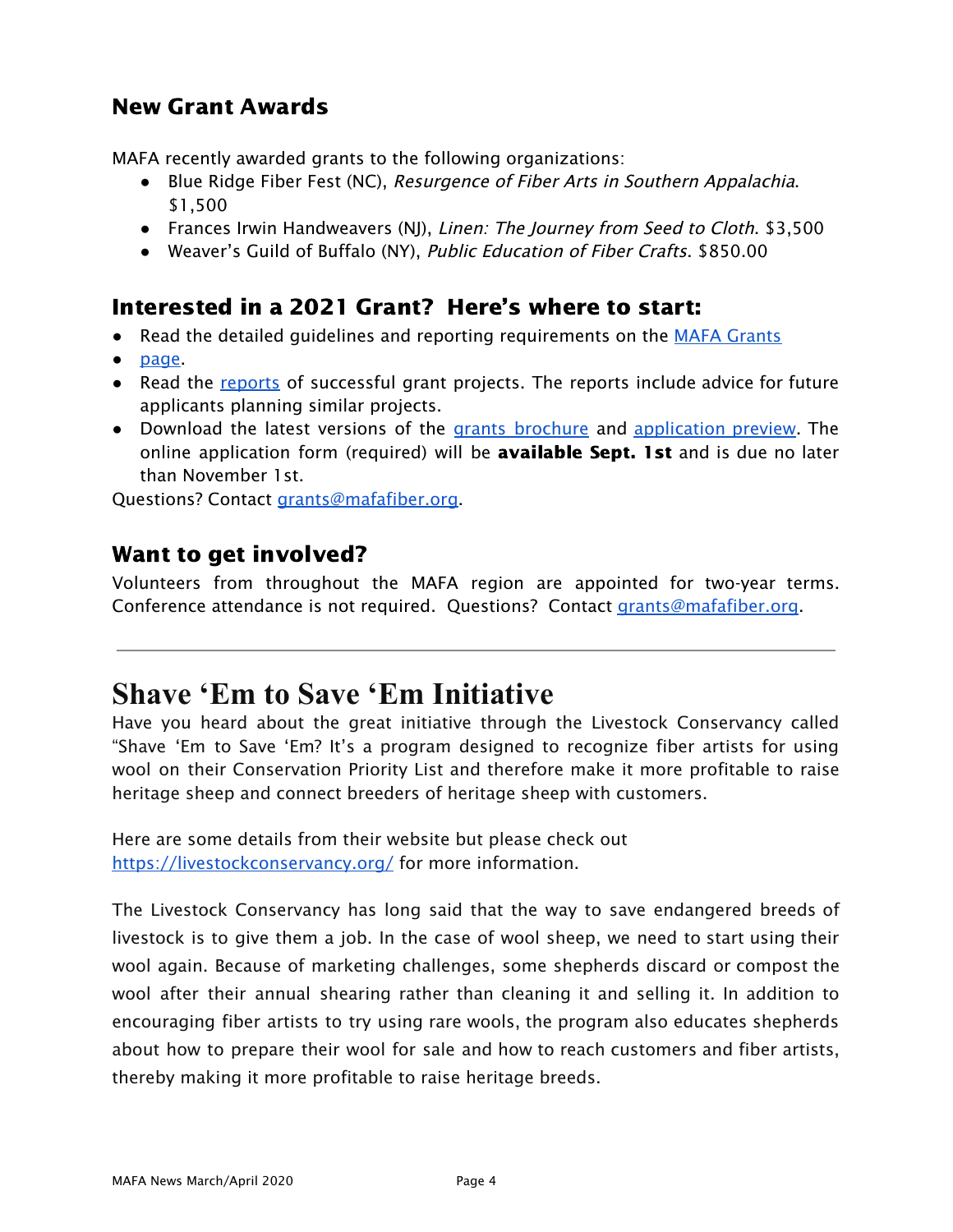### How does it work?

● Fiber Artists buy wool from rare breed Fiber Providers and get a "stamp" in their "passport."



- They earn items for completing projects.
- They share pictures of their projects on **[Facebook](https://www.facebook.com/groups/SE2SE/)** and **Ravelry**.
- The more breeds they use, the more "stamps" they collect, the more items they earn, the more wool the providers sell.

#### How will Fiber Artists find Fiber Providers?

Through the Conservancy's online breeders and products [directory](https://livestockconservancy.org/index.php/heritage/internal/breeders-directory)

#### How do you get listed in the directory?

By being a [Conservancy](https://livestockconservancy.org/index.php/involved/internal/membership) member OR by becoming a breeders directory [participant](http://livestockconservancy.org/index.php/heritage/internal/breeders-directory-participant)

Sara Robbins First VP Communications firstvp@mafafiber.org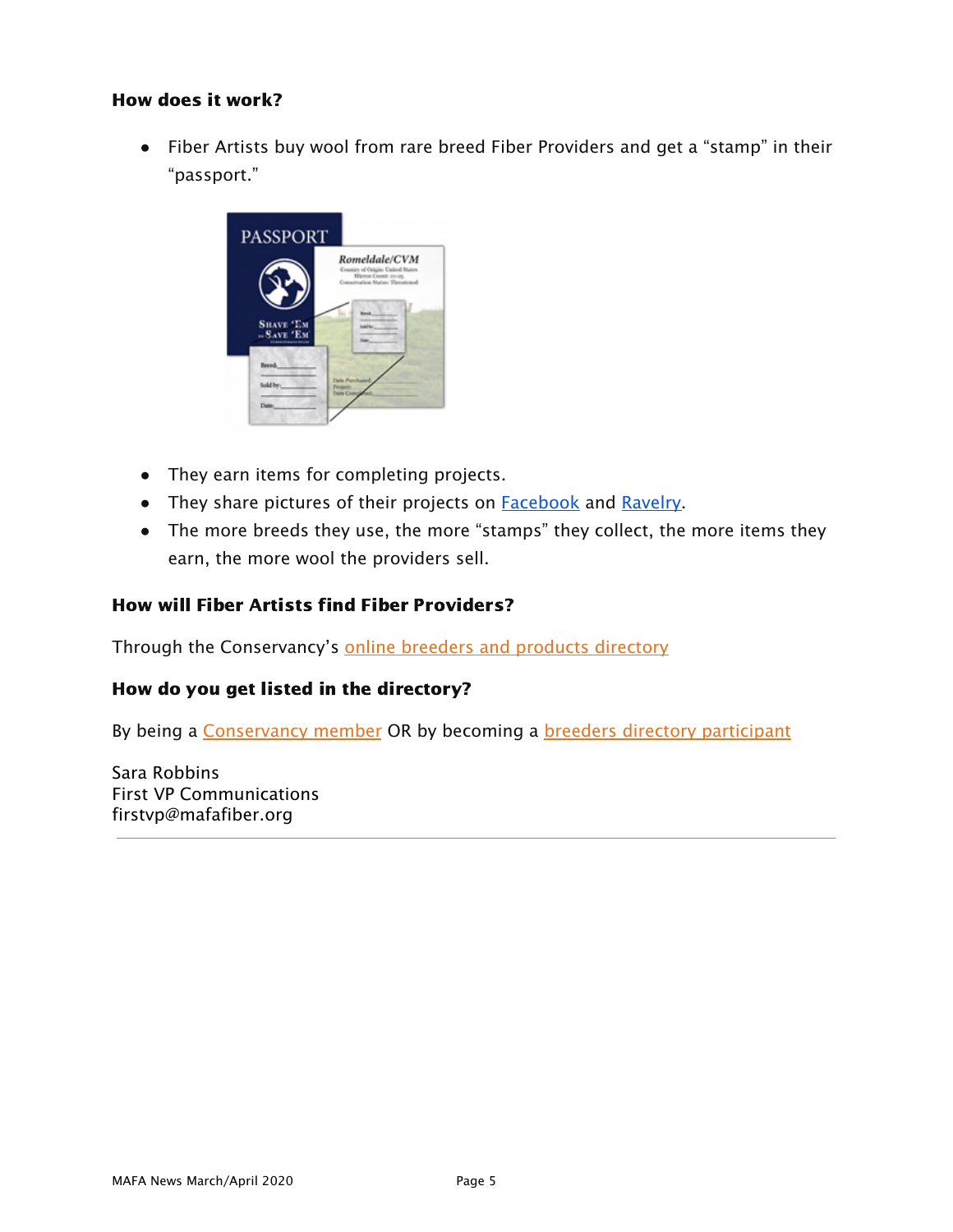# **Upcoming Guild Events**

Let us help you publicize your guild exhibits, workshops, events and sales! Visit the Guild Events listing on the website here: [mafafiber.org/events/](https://mafafiber.org/events/). Submit information on events, workshops, programs and sales for the website and newsletter by submitting the online form here: [mafafiber.org/guilds-page/guild-event-update/](https://mafafiber.org/guilds-page/guild-event-update/). You may also email newsletter items to firstyp@mafafiber.org before the 21st of even months for inclusion in the next MAFA News.

### New in this issue:

Barbara Diefenderfer: Point Twill Workshop. March 26, 2020, sponsored by the Weavers' Roundtable in Hagerstown. Washington County Museum of Fine Arts City Park, Hagerstown, MD. You may register online at the museum, web site. <http://wcmfa.org/> or mail the registration form to P.O. Box 423, Hagerstown, MD 21741.More information can be found at <https://mafafiber.org/events/>

Central PA Fiber Festival, May 16-17, 2020, hosted by the Susquehanna Spinners and Weavers Guild <http://www.svswg.org/>, festival <https://centralpennfiberfest.com/>

### In previous issue:

Deb Silver: Split Shed Tied Beiderwand Workshop. March 29, 2020, New York Guild of Handweavers. This workshop will teach the basics of split-shed weaving using a variation of the tied beiderwand pattern. Workshop fee: Members: \$85 Non-members: \$95 [https://www.nyhandweavers.org](https://www.nyhandweavers.org/)

Celebration of Fibers, The Philadelphia Guild of Handweavers Annual Fiber Exhibition, April 17-26, 2020, Philadelphia, PA <https://www.pghw.org/>

### **Textile News in Our Region** Exhibits, Festivals, Events & Online Fiber Arts

#### New in this issue:

#### Growing Color Symposium: Growing Color – Natural Dyes from Plants

March 11-12, 2020, North Carolina Arboretum, Asheville, NC.Growing Color is designed for professionals in the farming, herb, and textile industries and for anyone interested in the fascinating history and potential of plant-based color. <https://www.ncarboretum.org/education-programs/lectures-symposia/>

Explorations in Felt. Through April 19, 2020, HUNTERDON ART MUSEUM: Clinton, NJ <https://hunterdonartmuseum.org/current-exhibitions/>

Maryland Sheep and Wool Festival, May 2-3, 2020, Howard County Fairgrounds. West Friendship, Maryland,<http://sheepandwool.org/>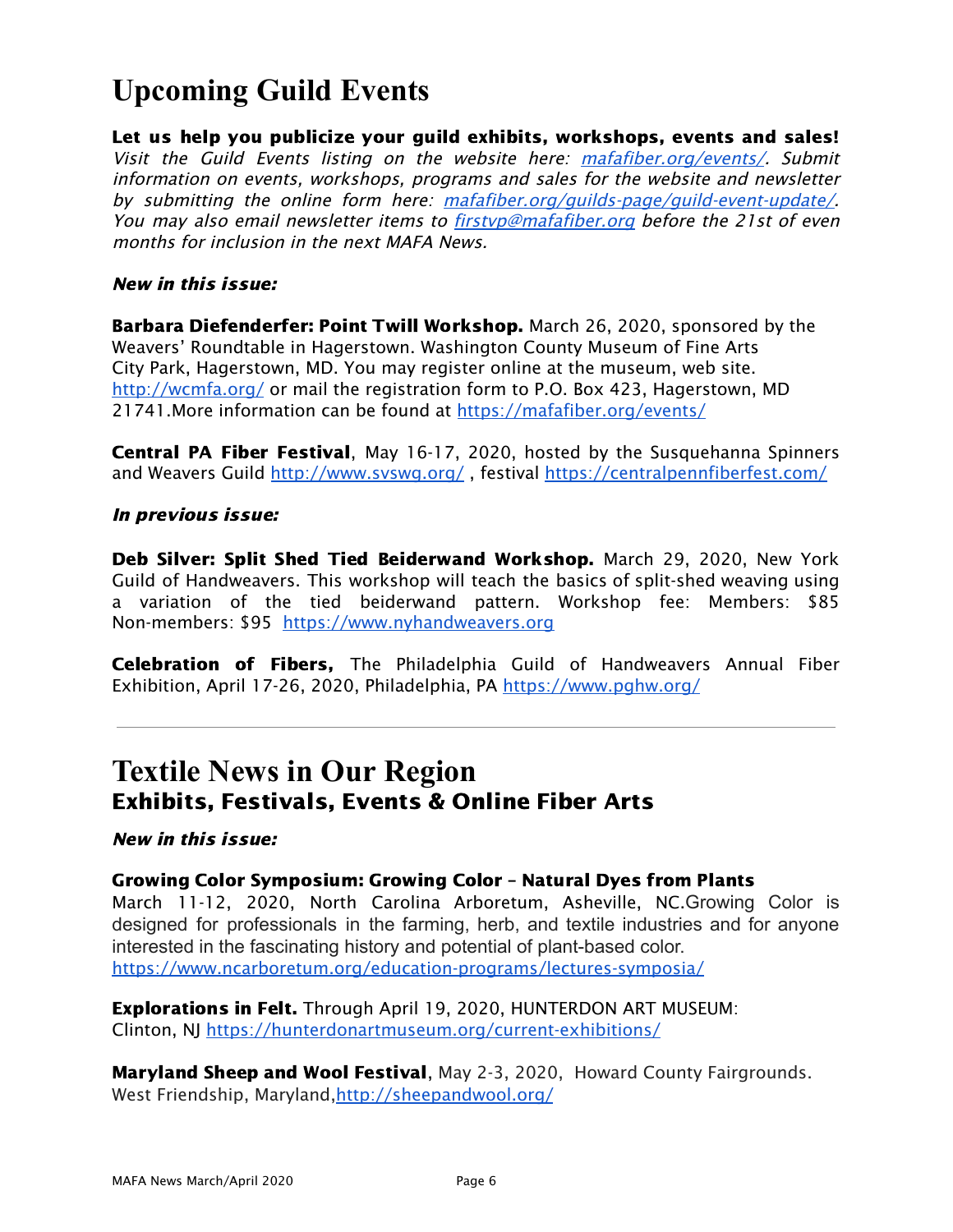Blue Ridge Fiber Festival, June 5-6, 2020 Sparta, North Carolina, <https://www.blueridgefiberfest.com/>

CNY Fiber Arts Festival, June 13-14, 2020. Bouckville, New York, <https://cnyfiberarts.org/>

### In previous issue:

#### Esther and the Dream of One Loving Human Family

Through March 2024, AMERICAN VISIONARY ART MUSEUM (AVAM), Baltimore, Maryland. Testimonial embroideries created by Holocaust survivor, Esther Nisenthal Krinitz. More info at [www.avam.org/](http://www.avam.org/).

#### Stitches United

March 26-29, 2020, Hartford, CT, <http://www.knittinguniverse.com/United2020>

### Frank Lloyd Wright Textiles: The Taliesin Line 1955-60

Through April 5, 2020, METROPOLITAN MUSEUM OF ART, New York, NY [www.metmuseum.org/exhibitions/listings/2019/frank-lloyd-wright-textiles](https://www.metmuseum.org/exhibitions/listings/2019/frank-lloyd-wright-textiles)

### Potomac Fiber Arts Gallery, Alexandria, VA

March 17 - Apr. 19: Purple Pops April 21 - May 17: Clouds, Showers, and Rainbows May 19 - June 21: Birds of <sup>a</sup> Feather June 23 - July 26: Everything Old is New  $-$  Recycling July 28 - Aug. 30: Landscapes September 1 - Oct. 4: "LaJaponaise" by Claude Monet October 6 - Nov. 8: Around the World November 10, 2020 - Jan. 3, 2021: Holiday Spirit <https://www.potomacfiberartsgallery.com/>

### Off the Wall: American Art to Wear

Through May 17, 2020 PHILADELPHIA MUSEUM OF ART, Philadelphia, PA <https://press.philamuseum.org/off-the-wall-american-art-to-wear/>

### Adorned: African Women and the Art of Identity

Through June 19, 2020, BALTIMORE MUSEUM OF ART, Baltimore, MD [https://www.artbma.org/exhibitions/2019\\_adorned-african-women-and-the-art-of-identity](https://www.artbma.org/exhibitions/2019_adorned-african-women-and-the-art-of-identity) 

### Delight in Discovery: The Global Collections of Lloyd Cotsen

Through July 5, 2020, The Textile Museum, Washington, DC https://museum.gwu.edu/delight

### Hidden Stories/Human Lives

October 14-18, 2020, Textile Society of America 17th Biennial Symposium, Boston, MA, <https://textilesocietyofamerica.org/symposia/symposium-2020>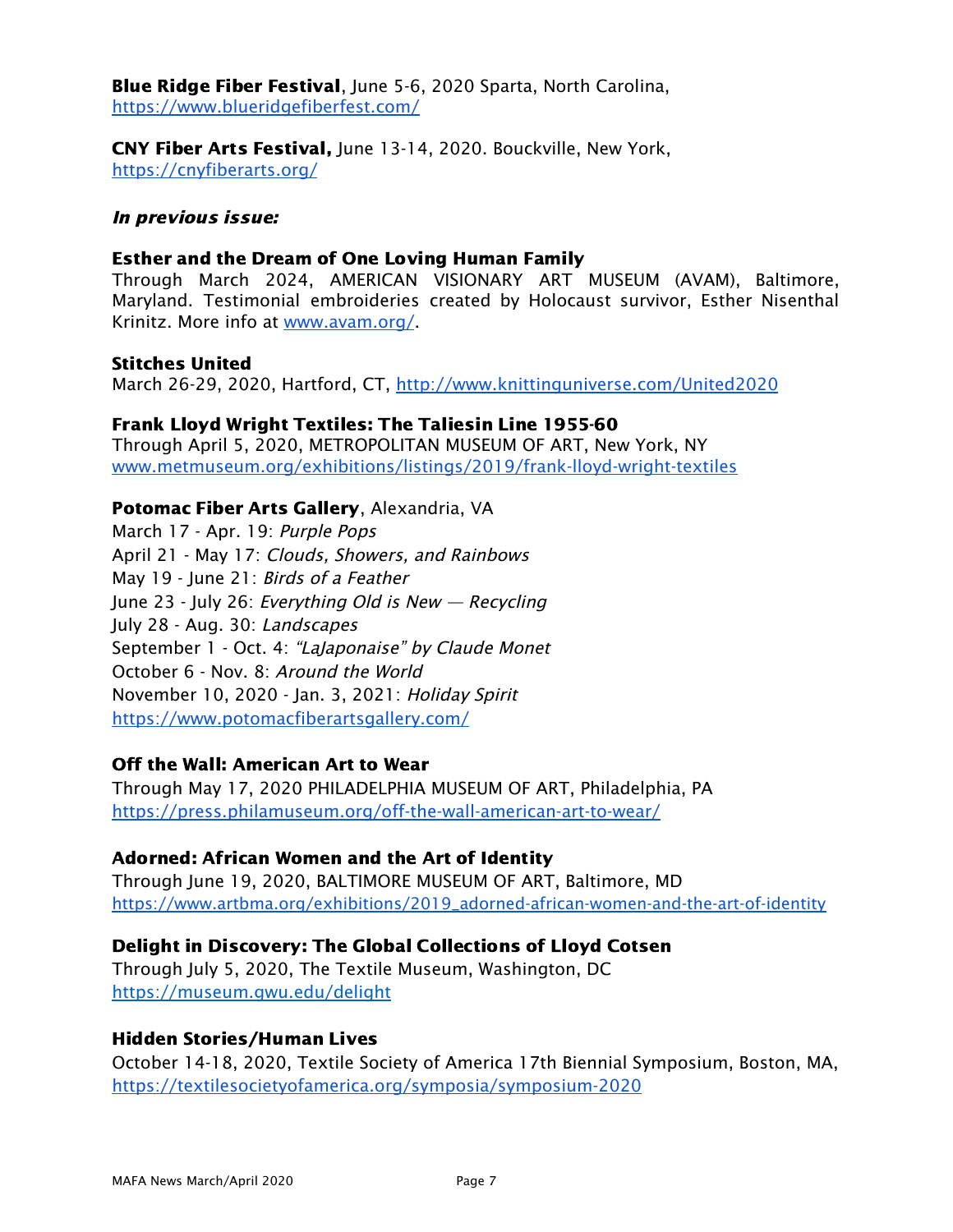The **Hudson Valley Fiber Arts Network** is a listing directory, marketing & news resource to promote and celebrate the diversity & creativity of the fiber arts community of the greater Hudson Valley region - from New York City to the Canadian border, along the I-87 and Hudson River corridor and surrounding areas. Find their events listings, and info at [www.hudsonvalleyfiberartsnetwork.com/](http://www.hudsonvalleyfiberartsnetwork.com/)

### Ongoing Exhibits

Potomac Fiber Arts Gallery, Alexandria, Virginia - Exhibits all forms of fiber work, including weaving, knitting, crocheting, sewing, surface design, and more, in 11 juried shows each year. More info at [www.potomacfiberartsgallery.com/](http://www.potomacfiberartsgallery.com/).

Fabric Workshop and Museum, Philadelphia, Pennsylvania - The museum's purpose is to stimulate experimentation among leading contemporary artists and to share the process of creating works of art with the public. They have various exhibits and a permanent collection, as well as studio facilities, equipment, and expert technicians on-site. Find more info at [fabricworkshopandmuseum.org/.](http://fabricworkshopandmuseum.org/)

Alling Coverlet Museum, in Palmyra NY, has a collection of simple 4H to jacquard coverlets[.historicpalmyrany.com/alling.htm](http://historicpalmyrany.com/alling.htm)

# **Need to Update Your Guild Info? Looking for MAFA Resources?**

Submit your **updated guild info, officers, Rep, or meeting times** online using this form: [mafafiber.org/guilds-page/guild-update/](http://mafafiber.org/guilds-page/guild-update/)

Submit guild events here: [mafafiber.org/guilds-page/guild-event-update/](http://mafafiber.org/guilds-page/guild-event-update/)

We would love for you to **submit a guild profile** here: [mafafiber.org/guilds-page/guild-profile-submission/](https://mafafiber.org/guilds-page/guild-profile-submission/)

As always, you may send any event info or changes to your Reps, officers, or meeting dates/times to the MAFA Membership Chair at [membership@mafafiber.org.](mailto:membership@mafafiber.org)

**MAFA Website:** MAFA has created an entirely new website, most of our resources are located there, and we encourage you to explore to see what we have to offer. Of particular interest to member guilds will be the Guild pages, the Guild Resources & Reps' Corner, and the Fiber Resources pages.

NOTE: If your guild hasn't already, please ask your web person to add a link to MAFA at <https://mafafiber.org/> and let me know if you want a MAFA logo for your website.

• Under the website **[Guilds](https://mafafiber.org/guilds-page/)** tab, you will find our list of all member guilds, sorted by state, as well as on a Google Map.